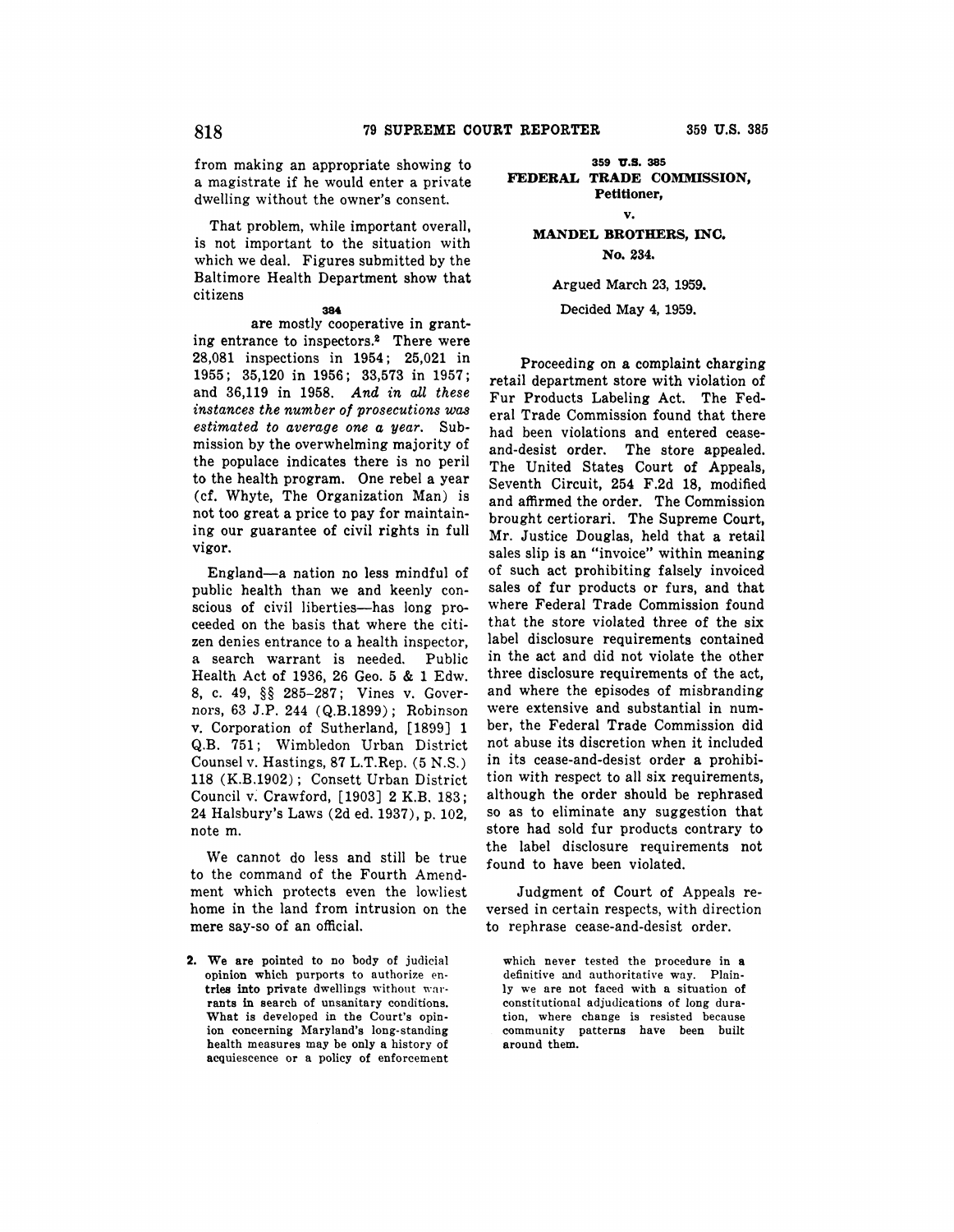Cite as 79 S.Ct. 818

## **L Trade-Marks and Trade-Names and Un**fair Competition  $\mathfrak{S}(2.3)$

The purpose of Fur Products Labeling Act is to protect consumers against deception resulting from misbranding, false or deceptive advertising, or false invoicing of fur products and furs; the act is designed to protect consumers and others from widespread abuses arising out of false and misleading matter in advertisements and otherwise. Fur Products Labeling Act, § 3, 15 U.S.C.A. § 69a.

#### **2. Statutes**  $\infty$ **211**

The title of an act, though not limiting the plain meaning of the text, is nonetheless a useful aid in resolving an ambiguity.

## **3. Trade-Marks and Trade-Names and Un**fair Competition  $\mathcal{F}68(2.12)$

The definition of "invoice" in Fur Products Labeling Act should be read in the light of the avowed purpose of the act to protect retail purchasers against improper invoicing. Fur Products Labeling Act,  $\S 2(f)$ , 15 U.S.C.A.  $\S 69(f)$ .

## **4. Trade-Marks and Trade-Names and Un**fair Competition  $\mathfrak{S}(2.3)$

The Fur Products Labeling Act **is**  not a penal act that deserves strict construction but is remedial legislation of **a** regulatory nature, and if possible, all parts of the act should be construed to fit into an harmonious whole. Fur Products Labeling Act, §§ 2 and subd. (f), **3,**  15 U.S.C.A. §§ 69 and subd. (f), 69a.

## **5. Trade-Marks and Trade-Names and Un** $fair$  Competition  $\mathcal{Q} = 68(2.12)$

Under provision of Fur Products Labeling Act defining the term "invoice" **as a** written contract, memorandum, list, **or** catalog, which is issued in connection with any commercial dealing in fur products or furs, and describes the particulars of any fur products or furs, transported or delivered to a purchaser, consignee, factor, bailee, correspondent, or agent, or any other person who is engaged in dealing commercially in fur products or furs, a retail sale is a "commercial dealing", a customer of a re-

tailer is **a** "purchaser", and the words "engaged in dealing commercially" apply only to the last antecedent "any other person" and not to all the other preceding terms. Fur Products Labeling Act, §  $2(f)$ , 15 U.S.C.A. § 69(f).

See publication Words and Phrases, for other judicial constructions and definitions of "Commercial Dealing", "Engaged in Dealing Commercially" and "Purchaser".

#### **8,** Trade-Marks and Trade-Names and Un $fair$  Competition  $\infty$ 68(2.12)

A retail sales slip is an "invoice" within meaning of Fur Products Labeling Act prohibiting falsely invoiced sales of fur products or furs. Fur Products Labeling Act, §§ 2 and subd. (f), 3, 15 U.S.C.A. §§ 69 and subd. (f), 69a.

See publication Words and Phrases, for other judicial constructions and definitions of "Invoice".

## "/. **Trade-Marks and Trade-Names and Unfair Competition**  $\mathcal{F}$ 68(2.12)

The Fur Products Labeling Act does not contemplate that the consumer's protection is to be found solely in the label on the fur product and that the invoices are required only at each antecedent step of delivery or transfer to a person dealing commercially in either furs or fur products. Fur Products Labeling Act, §§ 2 and subd. (f), 3, 15 U.S.C.A. §§ 69 and subd. (f), 69a.

## **8, Trade-Marks and Trade-Names and Un**fair Competition  $\infty$ 68(2.12)

The advertising and mislabeling prohibitions in the Fur Products Labeling Act are applicable to retail sales. Fur Products Labeling Act, § 3(b), 15 U.S.C.A. § 69a(b).

# 9. Constitutional Law  $\mathbb{R}^{70}(1)$

The refashioning of a statute **is an**  undertaking more consonant with the task of a congressional committee than with judicial construction.

# 10. Statutes  $\infty$ 219

Contemporaneous administrative construction of an act is entitled to great weight, even though such construe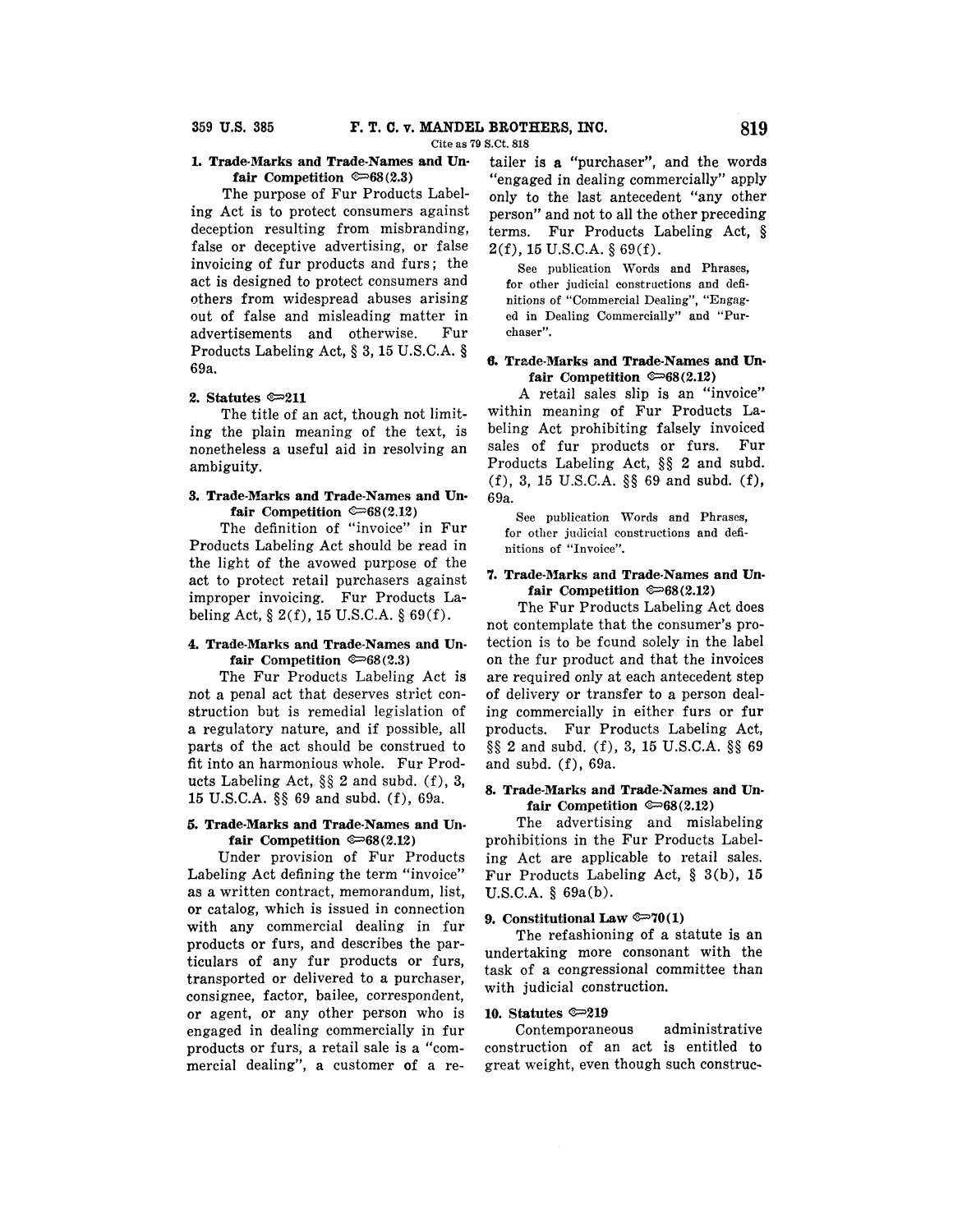tion was applied in cases settled by consent rather than in litigation.

## **11. Commerce ®=>40(1)**

Retailers' sales of fur products **or**  furs after shipment in interstate commerce are within the commerce power, which Congress can exercise so as to protect consumers against deception resulting from misbranding, false or deceptive advertising or false invoicing of such products. Fur Products Labeling Act,§ 3, 15 U.S.C.A. § 69a.

#### **12. Trade-Marks and Trade-Names and Unfair Competition ®=>136**

Where Federal Trade Commission found that retail department store violated three of the six label disclosure requirements contained in the Fur Products Labeling Act and did not violate the other three disclosure requirements of the act, and where the episodes of misbranding were extensive and substantial in number, the Federal Trade Commission did not abuse its discretion when it included in its cease-and-desist order **a**  prohibition with respect to all six requirements. Fur Products Labeling Act,  $§$  4(2), 15 U.S.C.A, § 69b(2).

## **13. Trade-Marks and Trade-Names and Unfair Competition ®=>134**

The Federal Trade Commission has wide discretion in its choice of remedy deemed adequate to cope with unlawful practices under Fur Products Labeling Act, and it is not limited to prohibiting the illegal practice in the precise form existing in the past and may fashion its relief to restrain other like or related unlawful acts. Fur Products Labeling Act, § 4(2), 15 U.S.C.A. § 69b(2).

#### **14. Trade-Marks and Trade-Names and t:nfair Competition ®=>134**

The proper scope of Federal Trade Commission's cease-and-desist order directed against misbranding of fur products depends on the facts of each case, and a judgment as to the extent to which a particular violator should be fenced in, and the question of extent to which related activity should be enjoined, is one of kind and degree. Fur Products Labeling Act, § 4(2), 15 U.S.C.A. § 69b (2).

#### **15. Trade-Marks and Trade-Names and Unfair Competition ®=>151**

In considering the question of the extent to which related activity should be enjoined in Federal Trade Commission's cease-and-desist order directed against misbranding of fur products, the Supreme Court sits only to determine if the Commission exercised an allowable discretion. Fur Products Labeling Act,  $§$  4(2), 15 U.S.C.A. § 69b(2).

## **16. Trade-Marks and Trade-Names and Unfair Competition ®=>138**

Where Federal Trade Commission found that retail department store violated three of the six label disclosure requirements contained in the Fur Products Labeling Act and did not violate the ofoer three disclosure requirements of the act and the Commission exercised its discretion to include in its cease-anddesist order a prohibition with respect to all six requirements, the order should be rephrased so as to eliminate any suggestion that store had sold fur products contrary to the label disclosure requirements not found to have been violated. Fur Products Labeling Act, § **4, 15** U.S.C.A. § 69b.

**Mr.** Daniel M. Friedman, Washington, D. C., for the petitioner.

Mr. Samuel H. Horne, Washington, D. C., for the respondent.

Mr. Justice DOUGLAS delivered the opinion of the Court.

Petitioner issued a complaint charging respondent, a retail department store, with violations of the Fur Products Labeling Act, 65 Stat. 175, 15 U.S.C. § 69, 15 U.S.C.A. § 69. Violations were found and a cease-and-desist order was issued. One of the principal violations found was that many of respondent's retail sales were falsely "invoiced" in

**388** 

violation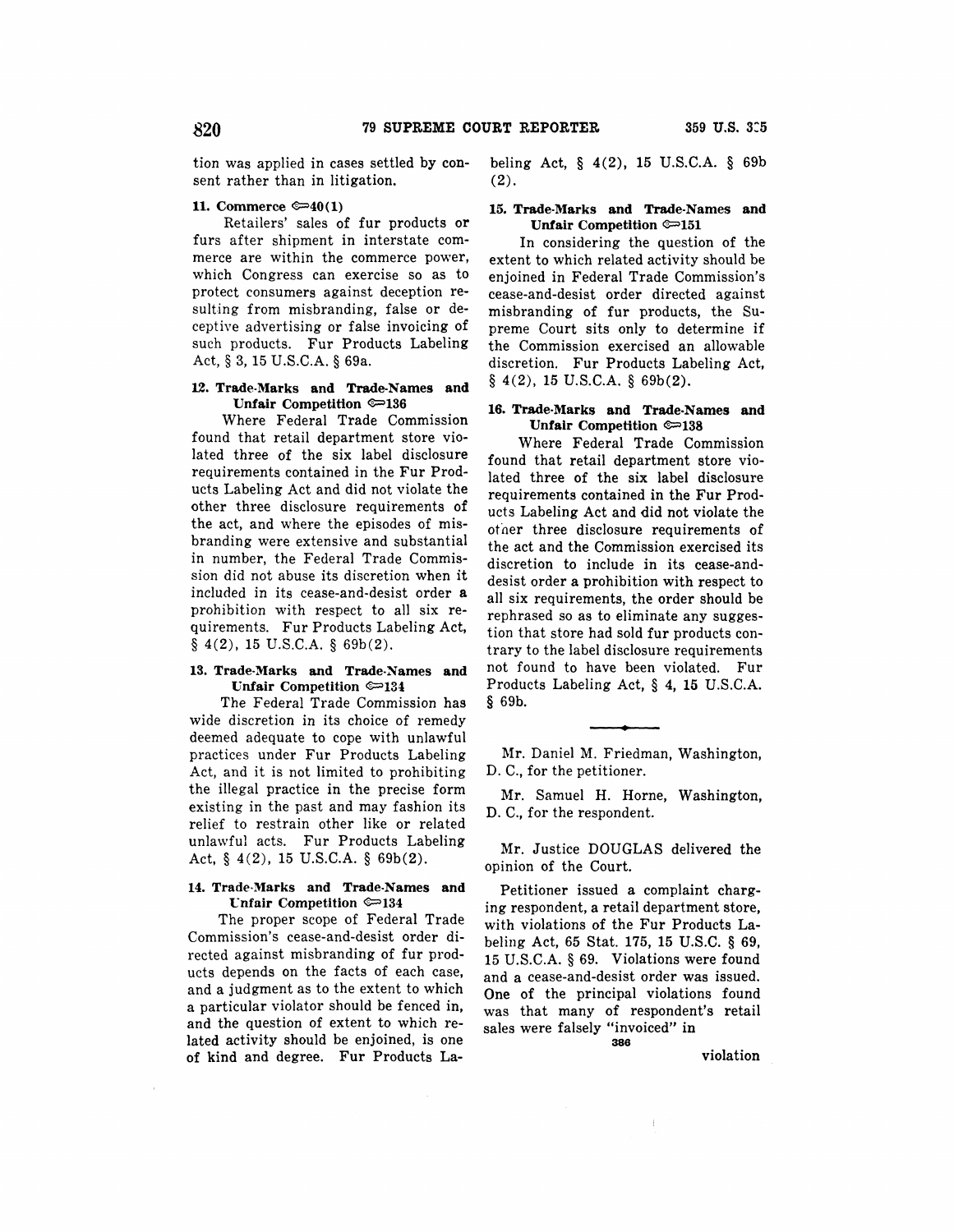Cite as 79 S.Ct. 818

of § 3 of the Act.<sup>1</sup> The term "invoice" is defined in  $\S$  2(f) as "a written account, memorandum, list, or catalog, which is issued in connection with any commercial dealing in fur products or furs, and describes the particulars of any fur products or furs, transported or delivered to a purchaser, consignee, factor, bailee, correspondent, or agent, or any other person who is engaged in dealing commercially in fur products or furs." Section 5(b) provides that a fur product or fur is falsely "invoiced" if it is not "invoiced" to show (a) the name of the animal that produced the fur; and, where applicable, that the product (b) contains used fur, (c) contains bleached, dyed, or otherwise artificially colored fur, (d) is composed in whole or substantial part of paws, tails, bellies, or waste fur; (e) the name and address of the person

#### I. Section 3 provides in part:

"(a) The introduction, or manufacture for introduction, into commerce, or the sale, advertising or offering for sale in commerce, or the transportation or distribution in commerce, of any fur product which is misbranded or falsely or deceptively advertised or invoiced, within **the**  meaning of this Act or the rules and regulations prescribed under section S(b), is unlawful and shall be an unfair method **of** competition, and an uufair and deceptive act or practice, in commerce under the Federal Trade Commission Act.

"(b) The manufacture for sale, sale, advertising, offering for sale, transportation or distribution, of any fur product which is made in whole or in part of fur which has been shipped and received in commerce, and which is misbranded or falsely or deceptively advertised or invoiced, within the meaning of this Act or the rules and regulations prescribed under section  $S(b)$ , is unlawful and shall be an unfair method of competition, and an unfair and deceptive act or practice, in commerce under the Federal Trade Commission Act."

#### **2.** Section 4 provides:

"For the purposes of this Act, **a fur**  product shall be considered to be misbran<le<l-

"(1) if it is falsely or deceptively labeled **or** otherwise falsely or deceptive**ly** identified, or if the label contains any form of misrepresentation or deception,

issuing the "invoice"; and (f) the country of origin of any imported furs.

#### as7

The Commission found that respondent had violated the "invoice" provisions of the Act by failure to include in many of its retail sales slips of fur products, (a) its address, (b) whether the fur was bleached, dyed, or otherwise artificially colored, and (c) the correct name of the animal producing the fur.

The Act in  $\S$  4 also provides  $2$  that a fur product is misbranded (1) if it is "falsely or deceptively labeled \* \* \* or  $* * *$  identified," (2) if there is not affixed a label setting forth substantially the same six items of information required **<sup>388</sup>**

for an "invoice," or (3) if the label designates the animal that produced the fur by some name other than that

directly or by implication, witb respect to such fur product;

"(2) if there is not affixed to the fur product a label showing in words and figures plainly legible-

"(A) the name or names (as set forth in the Fur Products Name Guide) of the animal or animals that produced the fur, and such qualifying statement as may be required pursuant to section  $7(c)$  of this Act;

"(B) that the fur product contains or is composed of used fur, when such is the fact;

"(C) that the fur product contains or is composed of bleached, dyed, or otherwise artificially colored fur, when such is the fact;

"(D) that the fur product is composed in whole or in substantial part of paws, tails, bellies, or waste fur, when such is the fact;

"(E) the name, **or** other identification issued and registered by the Commission. of one or more of the persons who manufacture such fur product for introduction into commerce, introduce it into commerce, sell it in commerce, advertise **or**  offer it for sale in commerce, or transport or distribute it in commerce;

"(F) the name of the country of origin **of** any imported furs used in the fur product:

"(3) if the label required by paragraph (2) (A) of this section sets forth the name or names of any animal or animals other than the name or names provided for in such paragraph."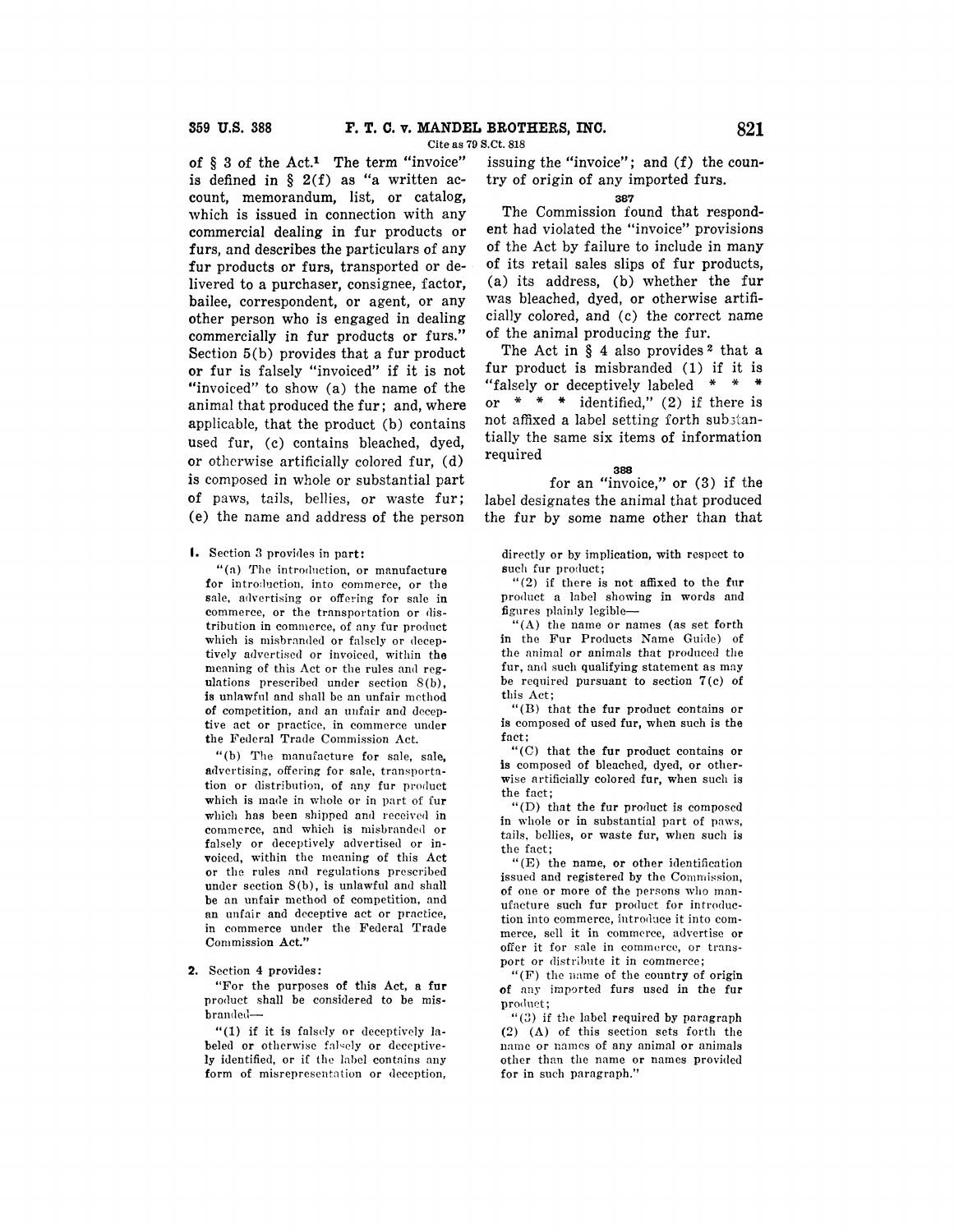prescribed in the Fur Products Name Guide.3 The Commission found that the labels on respondent's fur products were false in numerous instances by reason of the failure to include information in three of the categories listed under the second part of § 4. It held, however, that there was no evidence that the labels were deficient in the other three categories of information. Nevertheless, it issued **a** cease-and-desist order against misbranding by failure to include in the labels the required six categories of information, all of which were listed.

On appeal, the Court of Appeals *first*  eliminated the prohibitions relating to invoicing on the ground that a retail sales slip was not an "invoice" within the meaning of the Act; and *second,* it struck from the order the prohibition against misbranding through omission of the three categories as to which no violations were found. 254 F.2d 18. The case is here on a petition for a writ of certiorari. 358 U.S. 812, 79 S.Ct. 54, 3 L.Ed.2d 55.

#### I.

[1-4] First, as to invoicing. We start with an Act whose avowed purpose, *inter alia,* was to protect "consumers \* \* \* against deception \* \* \* resulting from the misbranding, false or deceptive advertising, or false invoicing of fur products and furs." S.Rep. No. 78, 82d Cong., 1st Sess., p. 1. The House Report also emphasizes that the bill was "designed to protect consumers and others from widespread abuses arising out of false and misleading matter in advertisements and otherwise. H.R.Rep. No. 546, 82d Cong., 1st Sess., p. **1.** The Title of the Act (which, though not limiting the plain meaning of the text, is nonetheless

# **389**

**a** useful aid in resolving an ambiguity [see Maguire v. Commissioner, 313 U.S. 1, 9, 61 S.Ct. 789, 794, 85

**3.** This is a register of the names of hnir, fleece, and fur-bearing animals which § 7 of the Act requires the Commission to ma'intain.

L.Ed. 1149], states that its purpose was to "protect consumers and others against \* \* \* false invoicing of fur products and furs." 65 Stat. 175. So we have an avowed purpose to protect retail purchasers against improper "invoicing." We therefore should read  $\S$  2(f) which contains the definition of "invoice" hospitably with that end in view. Section 2(f) is not unambiguous. Yet we do not have here the problem of a penal statute that deserves strict construction. We deal with remedial legislation of a regulatory nature where our task is to fit, if possible, all parts into an harmonious. whole. Black v. Magnolia Liquor Co., 355 U.S. **24, 26, 78** S.Ct. 106, 108, 2 L.Ed. 2d 5.

[5-9] Section 2(f) uses "invoice" toinclude a "written account" and "memorandum." So far a retail sales slip is included. Section 2(f) requires the "invoice" to be issued "in connection with. any commercial dealing" in furs. A retail sale is plainly **a** "commercial dealing." Section  $2(f)$  requires the invoice to be issued to a "purchaser." There again a customer of a retailer is a "purchaser." The case for inclusion of a retail sales slip in "invoice," as that term is used in the Act, would therefore seem. to be complete. What turned the Court of Appeals the other way was the last phrase in § 2(f)-"or any other person who is engaged in dealing commercially in fur products or furs." It held that "engaged in dealing commercially" modifies. not only "any other person" but also all the other preceding terms in the subsection including "purchaser." Cf. United· States v. Standard Brewery, 251 U.S. 210, 218, 40 S.Ct. 139, 140, 64 L.Ed. 229. That is a possible construction. We conclude, however, that this limiting clause is to be applied only to the last antecedent.• We think it would **390** 

#### be a partiali

4. Cf. United States ex rel. Santarelli v. Hughes, 3 Cir., 116 F.2d 613, 616; Puget Sound Electric **R.** Co. v. Benson, 9 Cir., 253 F. 710, 711; 2 Sutherland, Statutory· Construction (3d ed. 1943), § 4921.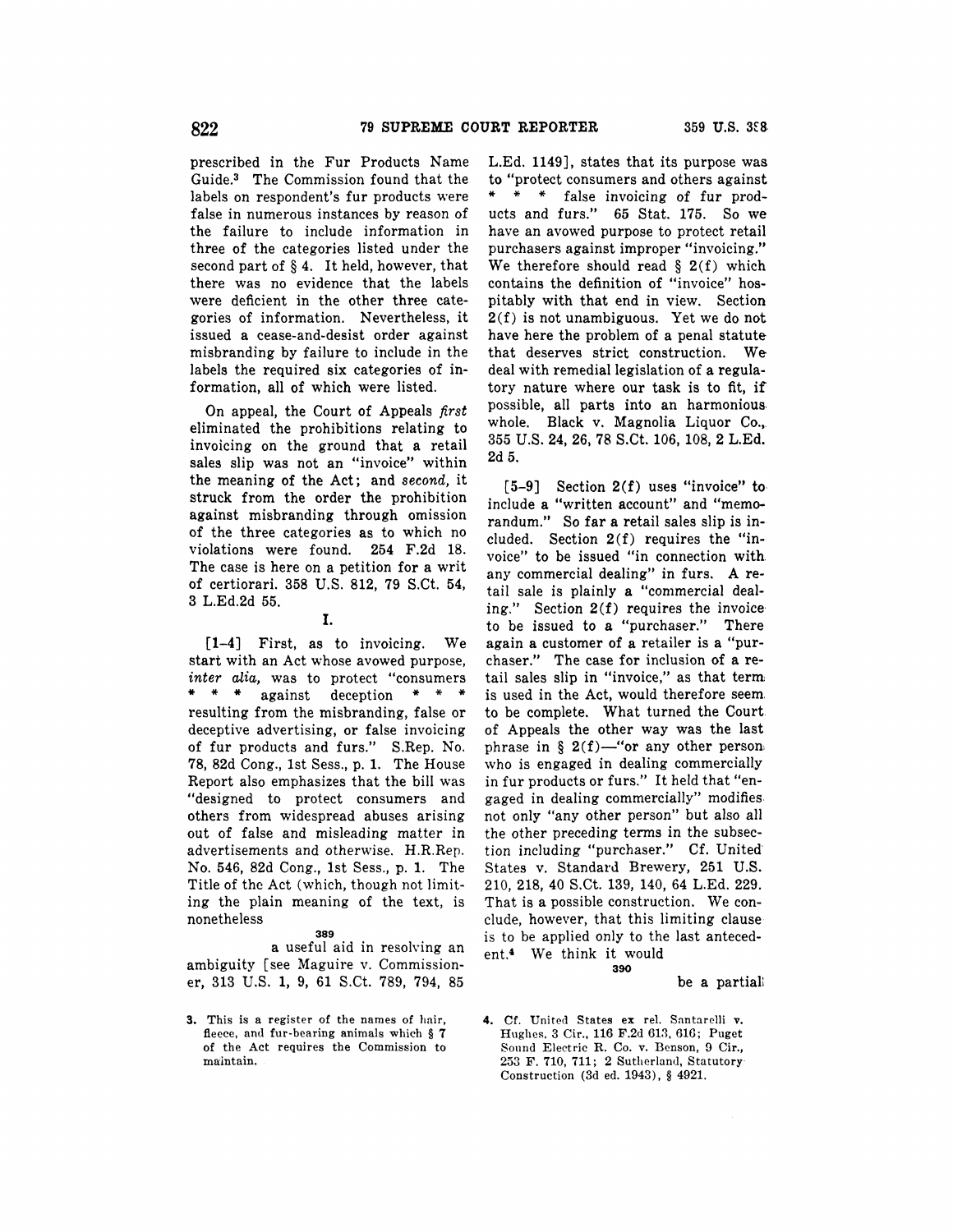Cite as 79 S.Ct. 818

mutilation of this Act to construe it so that the "invoice" provisions were inapplicable to retail sales. In the first place, the language of  $\S 2(f)$  specifies in sweeping language the categories of persons for whose benefit the invoicing requirements were imposed, *viz.,* purchaser, consignee, factor, bailee, correspondent, or agent. Then as a general catch-all "any other person who is engaged in dealing commercially in fur products or furs" was added. In the second place, only by construing "invoice" to include retail sales slips can the full protection of the Act be accorded consumers. We do not agree with the point stressed by respondent that the consumer's protection is to be found solely in the label on the fur product and that invoices are required **only** at each antecedent step of delivery **or** transfer to a person dealing commercially in either furs or fur products. The advertising and mislabeling prohibitions in § 3(b) of the Act<sup>5</sup> are plainly applicable to retail sales. Yet the prohibition of false invoices is contained in the same clause. If we held that Congress, in spite of its desire to protect consumers, withheld from them the benefits of reliable invoices, we would have to read the clauses of § 3 distributively, making only some of them applicable to retail sales. That would be a refashioning of § 3, an undertaking more consonant with the task of a congressional committee than with judicial construction.

Moreover, fur product "labels," we are advised, are not pieces of cloth sewn into garments but tags which the purchaser is likely to throw away after the purchase. The "invoice" is the only permanent record of the transaction that the retail purchaser has. Its importance was emphasized by the Commission:

"Inasmuch as the invoice may serve as a documentary link connect-

**5.** Note 1, supra.

6. See Ed Hamilton Furs, Inc., 51 F.T.C. 186. We are advised that since that case, decided in 1954, the Commission has issued 137 complaints charging violations of ing the sale of specific **fur 391** 

products

back through the retailer's records with advertisements therefor, the application of the invoicing provisions of the Act to transactions between retailers and consumers represents a key implement for effective administration of the Act."

[10] The inclusion of retail sales slips in invoices has been the consistent administrative construction of the Act.<sup>6</sup> This contemporaneous construction is entitled to great weight (United States v. American Trucking Ass'ns, 310 U.S. 534, 549, 60 S.Ct. 1059, 1067, 84 L.Ed. 1345; Black v. Magnolia Liquor Co., supra; Federal Housing Administration v. Darlington, Inc., 358 U.S. 84, 90, 79 S.Ct. 141, 145, 3 L.Ed.2d 132) even though it was applied in cases settled by consent rather than in litigation.

**[11]** Finally respondent urges that a retailer's sale is a local transaction not subject to the exercise by Congress of the commerce power. Misbranding a drug held for sale after shipment in interstate commerce was held to be within the commerce power in United States v. Sullivan, 332 U.S. 689, 68 S.Ct. 331, 92 L.Ed. 297. That decision and its predecessors sanction what is done here.

We conclude that a retail sales slip is an "invoice" within the meaning of the Act and accordingly the judgment of the Court of Appeals setting aside the part of the cease-and-desist order which requires this retailer to give a proper **"in**voice" to each purchaser is reversed.

#### II

**[12]** Second, as to false labeling. The Commission, as we have noted, found that respondent had committed numerous violations of three of the six disclosure

the Act involving false and deceptive retail invoicing. There are presently outstanding 110 cease-and-desist orders relating to retail invoicing. In 92 other cases furriers have agreed to discontinue false and deceptive retail invoicing.